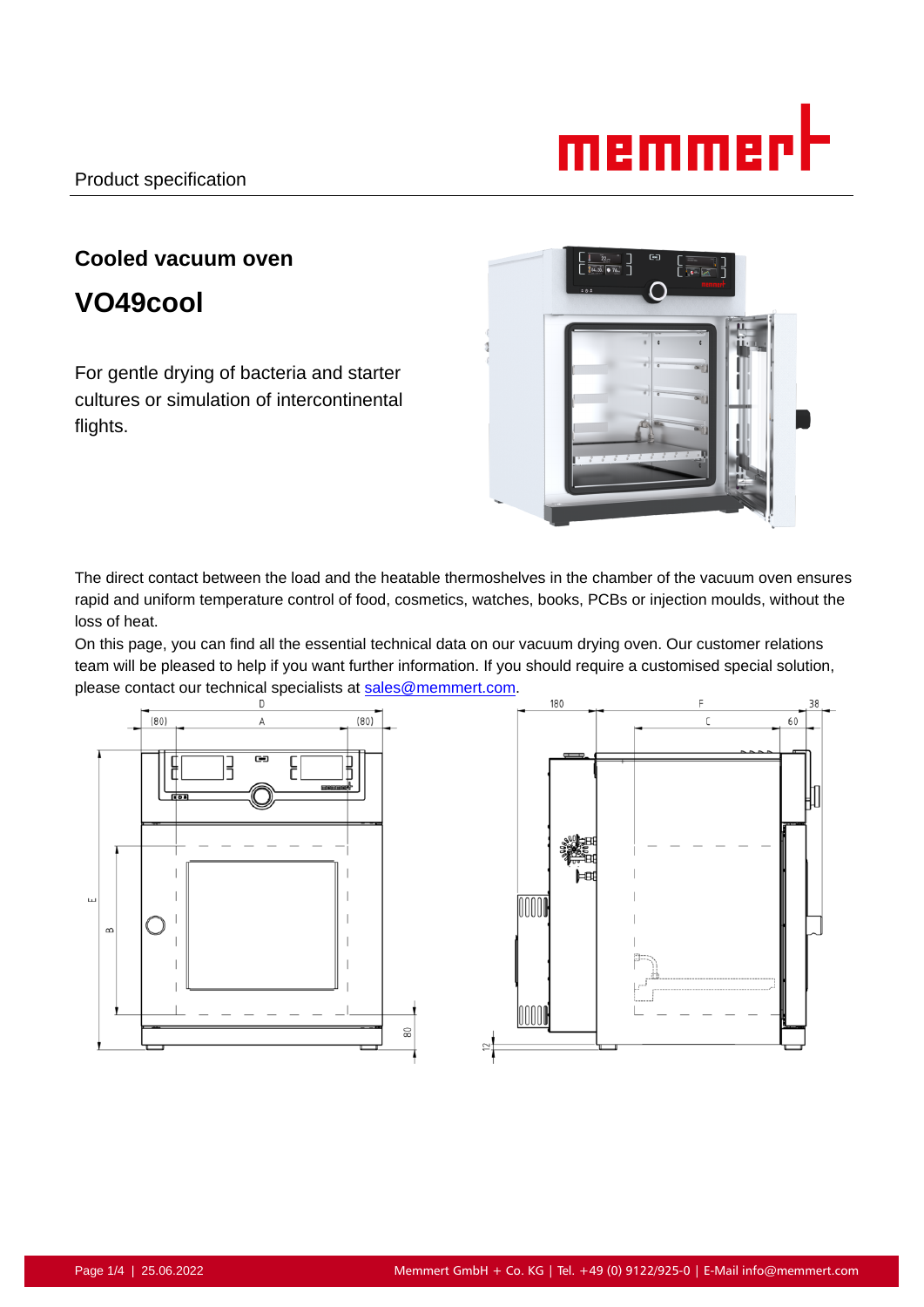## **Temperature**

| Working temperature range                    | from 5 $\degree$ C (at least 20 below ambient temperature) to +90 $\degree$ C |
|----------------------------------------------|-------------------------------------------------------------------------------|
| Setting temperature range                    | from $+5^{\circ}$ C up to $+90^{\circ}$ C                                     |
| resolution of display for<br>actual values   | $0.1^{\circ}$ C                                                               |
| resolution of display for<br>setpoint values | $0.1^{\circ}$ C                                                               |

# **Pressure (Vacuum)**

| Vacuum range                  | 5 to 1100 mbar                                                                                                                                                                                               |
|-------------------------------|--------------------------------------------------------------------------------------------------------------------------------------------------------------------------------------------------------------|
| <b>Pressure control</b>       | Digital electronic pressure control for a speed-controlled vacuum pump. Tubing for vacuum, air and<br>inert gas are made of material 1.4571 (ASTM 316 Ti). Programmable, digitally controlled inlet for air. |
| <b>Permitted final vacuum</b> | $0.01$ mbar                                                                                                                                                                                                  |
| Maximum leakage rate          | $0.01$ bar/h                                                                                                                                                                                                 |
| <b>Pump control</b>           | speed control, optimised rinsing procedures for the pump membranes as well as signal output for<br>pump ON/OFF                                                                                               |
| <b>Connection</b>             | Vacuum connection with small flange DN16, and gas inlet with fresh air supply                                                                                                                                |

# **Control technology**

| adjustable parameters        | temperature (Celsius or Fahrenheit), pressure (vacuum), programme time, time zones,<br>summertime/wintertime               |
|------------------------------|----------------------------------------------------------------------------------------------------------------------------|
| Language setting             | German, English, Spanish, French, Polish, Czech, Hungarian, Italian                                                        |
| <b>ControlCOCKPIT</b>        | TwinDISPLAY. Adaptive multifunctional digital PID-microprocessor controller with 2 high-definition<br>TFT-colour displays. |
| Timer                        | Digital backwards counter with target time setting, adjustable from 1 minute to 99 days                                    |
| <b>Function SetpointWAIT</b> | the process time does not start until the set temperature is reached                                                       |

#### **Communication**

| Interface            | Ethernet LAN, USB                                                                                                               |
|----------------------|---------------------------------------------------------------------------------------------------------------------------------|
| <b>Documentation</b> | programme stored in case of power failure                                                                                       |
| Programming          | AtmoCONTROL software on a USB stick for programming, managing and transferring programmes<br>via Ethernet interface or USB port |

**Safety**

| <b>Temperature control</b> | mechanical temperature limiter TB, protection class 1 according to DIN 12880 to switch off the heating<br>approx. 10°C above nominal temperature                                                                                                                                          |
|----------------------------|-------------------------------------------------------------------------------------------------------------------------------------------------------------------------------------------------------------------------------------------------------------------------------------------|
| <b>AutoSAFETY</b>          | additionally integrated over- and undertemperature protection "ASF", automatically following the<br>setpoint value at a preset tolerance range, alarm in case of over- or undertemperature, heating is<br>switched off in case of overtemperature, compressor in case of undertemperature |
| Autodiagnostic system      | integral fault diagnostics for temperature control                                                                                                                                                                                                                                        |
| <b>Alarm</b>               | visual and acoustic                                                                                                                                                                                                                                                                       |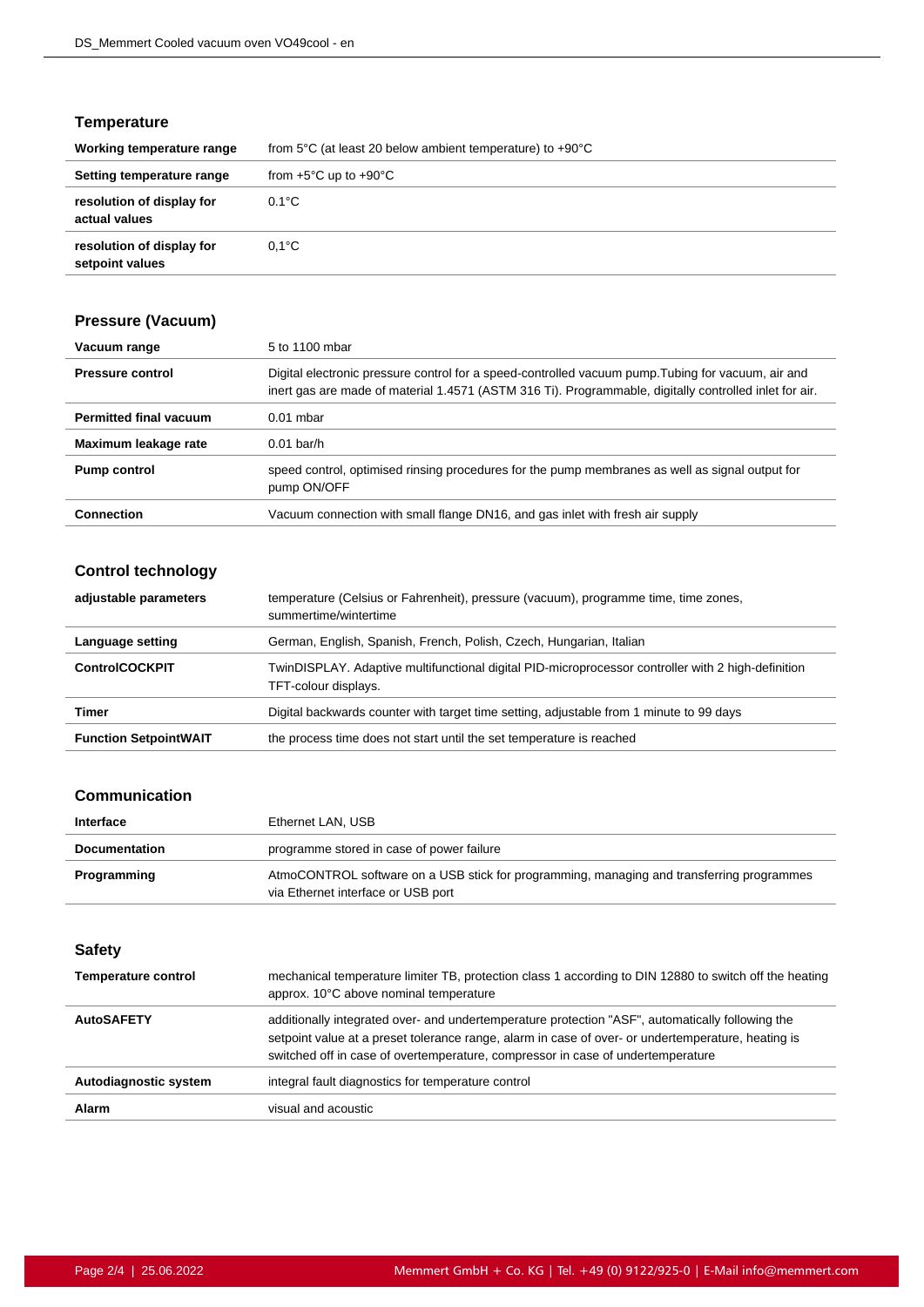## **Heating concept**

| <b>Thermoshelves</b> | connection for thermoshelves in the rear                                                                                                      |
|----------------------|-----------------------------------------------------------------------------------------------------------------------------------------------|
| VO cooling           | Peltier cooling unit ensures a surface temperature distribution with a maximum deviation of $\pm 1$ K<br>across the entire temperature range  |
| VO direct heating    | fuzzy-supported MLC (Multi-Level-Controlling) microprocessor controller adapting its performance to<br>the volume (local temperature sensing) |

## **Standard equipment**

| Works calibration certificate | for $+10^{\circ}$ C/20 mbar                                                                                                                                                                                                                                                                    |
|-------------------------------|------------------------------------------------------------------------------------------------------------------------------------------------------------------------------------------------------------------------------------------------------------------------------------------------|
| <b>Interior</b>               | additional interior mountings of stainless steel, material 1.4404.                                                                                                                                                                                                                             |
| <b>Interior</b>               | all tubings made of stainless steel, material no. 1.4571                                                                                                                                                                                                                                       |
| <b>Internals</b>              | Cooling- and heating-combination of aluminium, material 3.3547 (ASTM B209), with integrated cooling<br>circuit as well as large-area heating including local temperature sensing (Pt100, 4-wire-circuit);<br>individual overtemperature protection. Further data see stainless steel interior. |

## **Stainless steel interior**

| <b>Material</b>         | Hermetically welded stainless steel interior of extremely corrosion-resistant stainless steel, material<br>1.4404 |
|-------------------------|-------------------------------------------------------------------------------------------------------------------|
| <b>Volume</b>           | 49 I                                                                                                              |
| <b>Dimensions</b>       | $W_{(A)}$ x h <sub>(B)</sub> x d <sub>(C)</sub> : 385 x 385 x 330 mm                                              |
| Max. loading of chamber | 20 kg                                                                                                             |

## **Textured stainless steel casing**

| <b>Dimensions</b> | $w_{(D)}$ x h <sub>(E)</sub> x d <sub>(F)</sub> : 550 x 687 x 430 mm (d +38mm door handle)                                  |
|-------------------|-----------------------------------------------------------------------------------------------------------------------------|
| Door              | full-sight glass door, inside spring-loaded, 15 mm thick glazed panel in safety glass, outside with<br>anti-splitter screen |
| Housing           | rear zinc-plated steel                                                                                                      |
|                   |                                                                                                                             |

## **Electrical data**

| Voltage                | 230 V, 50/60 Hz |
|------------------------|-----------------|
| <b>Electrical load</b> | approx. 500 W   |

#### **Ambient conditions**

| <b>Ambient temperature</b> | $+5$ °C to $+40$ °C                                                                                                                                                                                                 |
|----------------------------|---------------------------------------------------------------------------------------------------------------------------------------------------------------------------------------------------------------------|
| Set Up                     | The distance between the wall and the rear of the chamber must be at least 15 cm. The clearance<br>from the ceiling must not be less than 20 cm and the side clearance from the wall must not be less<br>than 8 cm. |
| Humidity rh                | max. 80 %, non-condensing                                                                                                                                                                                           |
| Overvoltage category       |                                                                                                                                                                                                                     |
| <b>Pollution degree</b>    |                                                                                                                                                                                                                     |